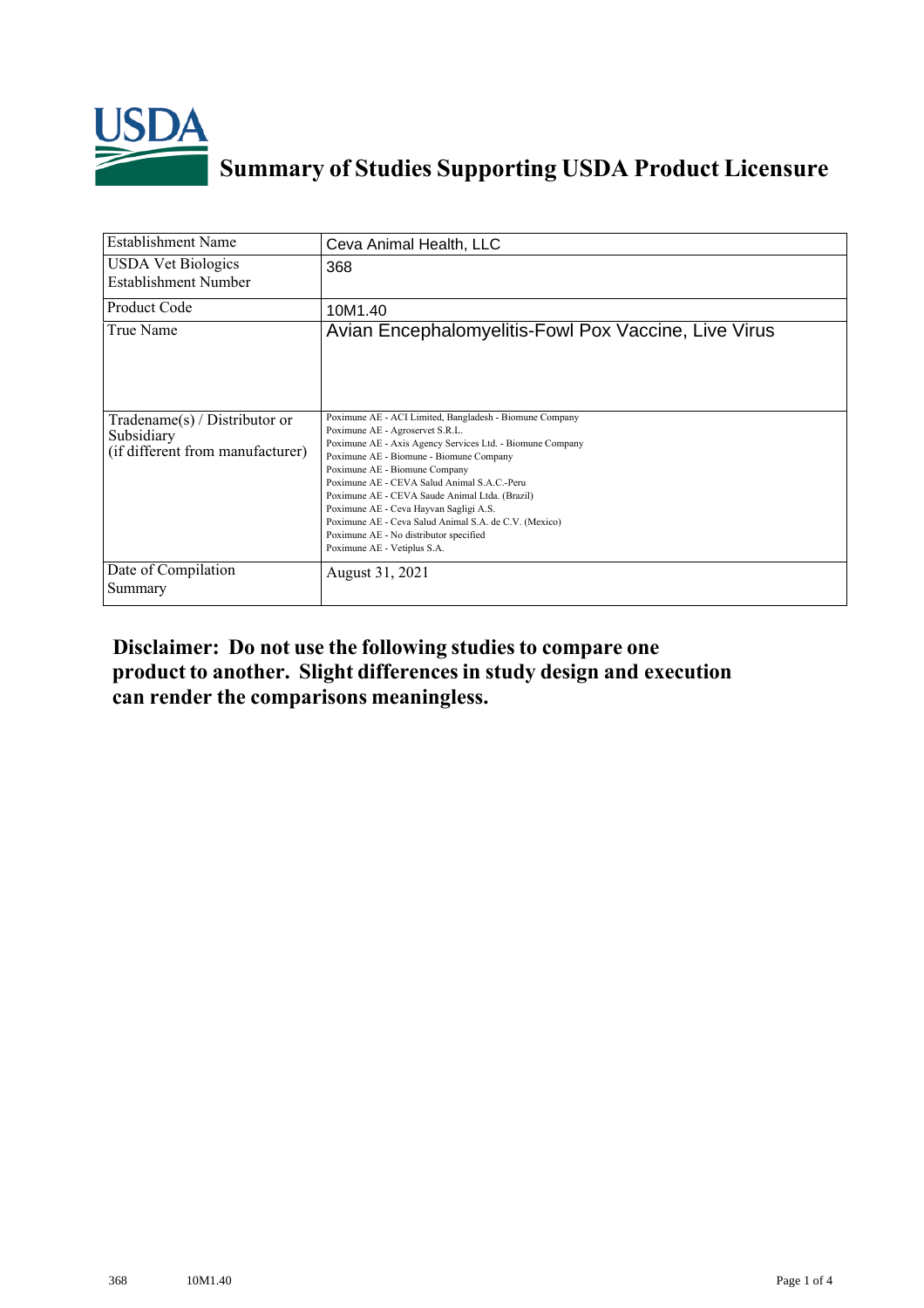| <b>Study Type</b>              | Efficacy                                                                                                                                                                                                                                                                                                                    |
|--------------------------------|-----------------------------------------------------------------------------------------------------------------------------------------------------------------------------------------------------------------------------------------------------------------------------------------------------------------------------|
| <b>Pertaining to</b>           | Avian Encephalomyelitis Virus                                                                                                                                                                                                                                                                                               |
| <b>Study Purpose</b>           | Demonstrate efficacy against Avian Encephalomyelitis                                                                                                                                                                                                                                                                        |
| <b>Product Administration</b>  | Wing web                                                                                                                                                                                                                                                                                                                    |
| <b>Study Animals</b>           | Chickens                                                                                                                                                                                                                                                                                                                    |
| <b>Challenge Description</b>   |                                                                                                                                                                                                                                                                                                                             |
| <b>Interval observed after</b> |                                                                                                                                                                                                                                                                                                                             |
| challenge                      |                                                                                                                                                                                                                                                                                                                             |
| <b>Results</b>                 | Study data were evaluated by USDA-APHIS prior to product<br>licensure and met regulatory standards for acceptance at the time<br>of submission. No data are published because this study was<br>submitted to USDA-APHIS prior to January 1, 2007, and APHIS<br>only requires publication of data submitted after that date. |
| <b>USDA Approval Date</b>      | April 23, 2001                                                                                                                                                                                                                                                                                                              |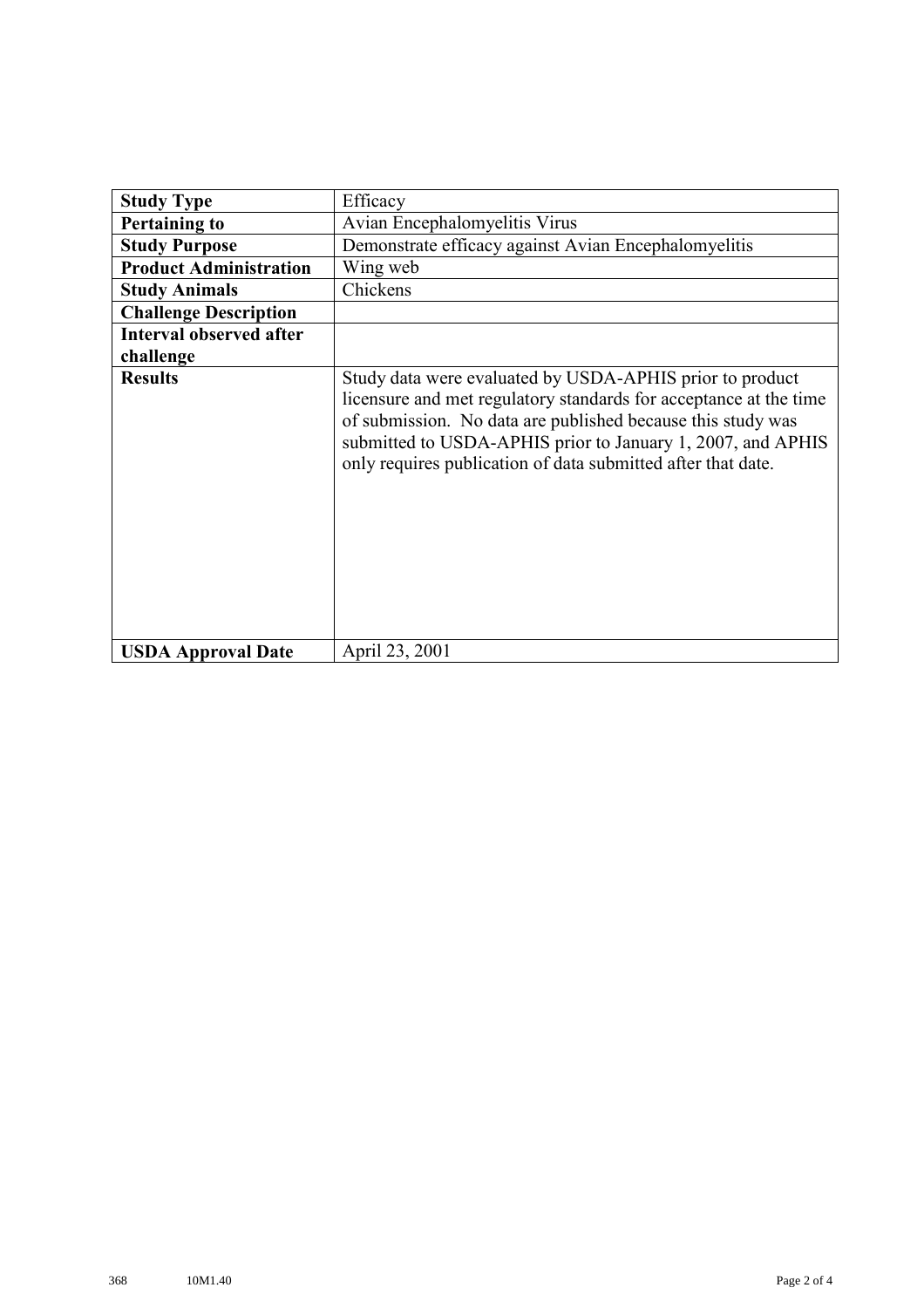| <b>Study Type</b>              | Efficacy                                                                                                                                                                                                                                                                                                                    |
|--------------------------------|-----------------------------------------------------------------------------------------------------------------------------------------------------------------------------------------------------------------------------------------------------------------------------------------------------------------------------|
| <b>Pertaining to</b>           | Fowl Pox Virus                                                                                                                                                                                                                                                                                                              |
| <b>Study Purpose</b>           | Demonstrate efficacy against Fowl Pox Virus                                                                                                                                                                                                                                                                                 |
| <b>Product Administration</b>  | Wing web                                                                                                                                                                                                                                                                                                                    |
| <b>Study Animals</b>           | Chickens                                                                                                                                                                                                                                                                                                                    |
| <b>Challenge Description</b>   |                                                                                                                                                                                                                                                                                                                             |
| <b>Interval observed after</b> |                                                                                                                                                                                                                                                                                                                             |
| challenge                      |                                                                                                                                                                                                                                                                                                                             |
| <b>Results</b>                 | Study data were evaluated by USDA-APHIS prior to product<br>licensure and met regulatory standards for acceptance at the time<br>of submission. No data are published because this study was<br>submitted to USDA-APHIS prior to January 1, 2007, and APHIS<br>only requires publication of data submitted after that date. |
| <b>USDA Approval Date</b>      | April 23, 2001                                                                                                                                                                                                                                                                                                              |